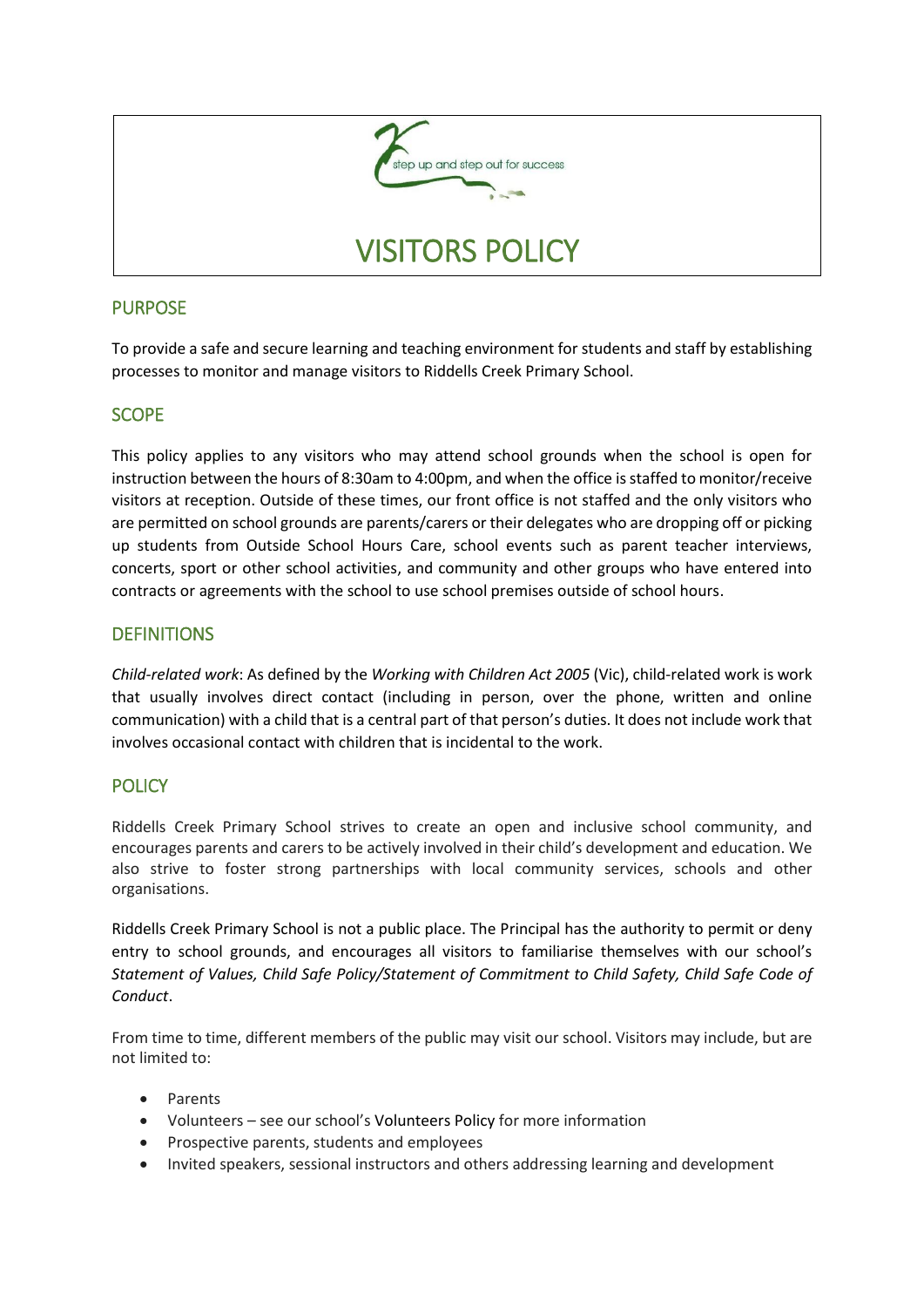- Public officials (eg Members of Parliament, local councillors)
- Persons conducting business eg: uniform suppliers, booksellers, official school photographers, commercial salespeople
- Tradespeople
- Children's services agencies
- Talent scouts
- Department of Health and Human Services workers
- Victoria Police
- Persons authorised to enter school premises (e.g. Worksafe inspectors, health officers etc.)
- Other Department of Education and Training staff (including allied health staff) or contractors
- NDIS therapists or other allied health or health practitioners

### Sign in procedure

All visitors to Riddells Creek Primary School are required to report to the school office on arrival (see exceptions below in relation to parents/carers). Visitors must

- Record their name, number, whom they are meeting with and purpose of visit, and visitor type on the touch screen computer at the front office
- Provide proof of identification to office staff upon request
- Produce their valid Working with Children Check where required by this policy (see below)
- Wear a visitor's lanyard/name tag at all times
- Follow instruction from school staff and abide by all relevant policies relating to appropriate conduct on school grounds including Child Safety Code of Conduct, Sexual Harassment Policy, Workplace Bullying Policy, Respect for School Staff, Statement of Values, Student Wellbeing and Engagement policy
- Return to the office upon departure, sign out and return visitor's lanyard/name tag.

Riddells Creek Primary School will ensure that our school's Child Safety Code of Conduct/Child Safety Statement of Commitment are available and visible to visitors when they sign in.

### **Requirements for visitors to produce a valid Working with Children Check card**

For Working with Children Check (WWC Check) and other suitability check requirements relating to parents/carers and other volunteers working with students please see our Volunteers Policy.

All visitors who are engaged in **child-related work** (see definition above) must have a valid WWC Check.

In some circumstances, visitors to Riddells Creek Primary School who are **not** engaged in child-related work will also be required to produce a valid WWC Check depending on the particular circumstances of their visit. For example, Riddells Creek Primary School will require a valid WWC Check for:

- **visitors who will be working regularly with children** during the time they are visiting, even though direct contact with children is not a central part of their normal duties
- **visitors (e.g. contractors)**, who will regularly be performing work at the school and in circumstances where they will be performing their work in an area where they will be unsupervised and around children.

Further background checks, including references, may also be requested at the discretion of the Principal.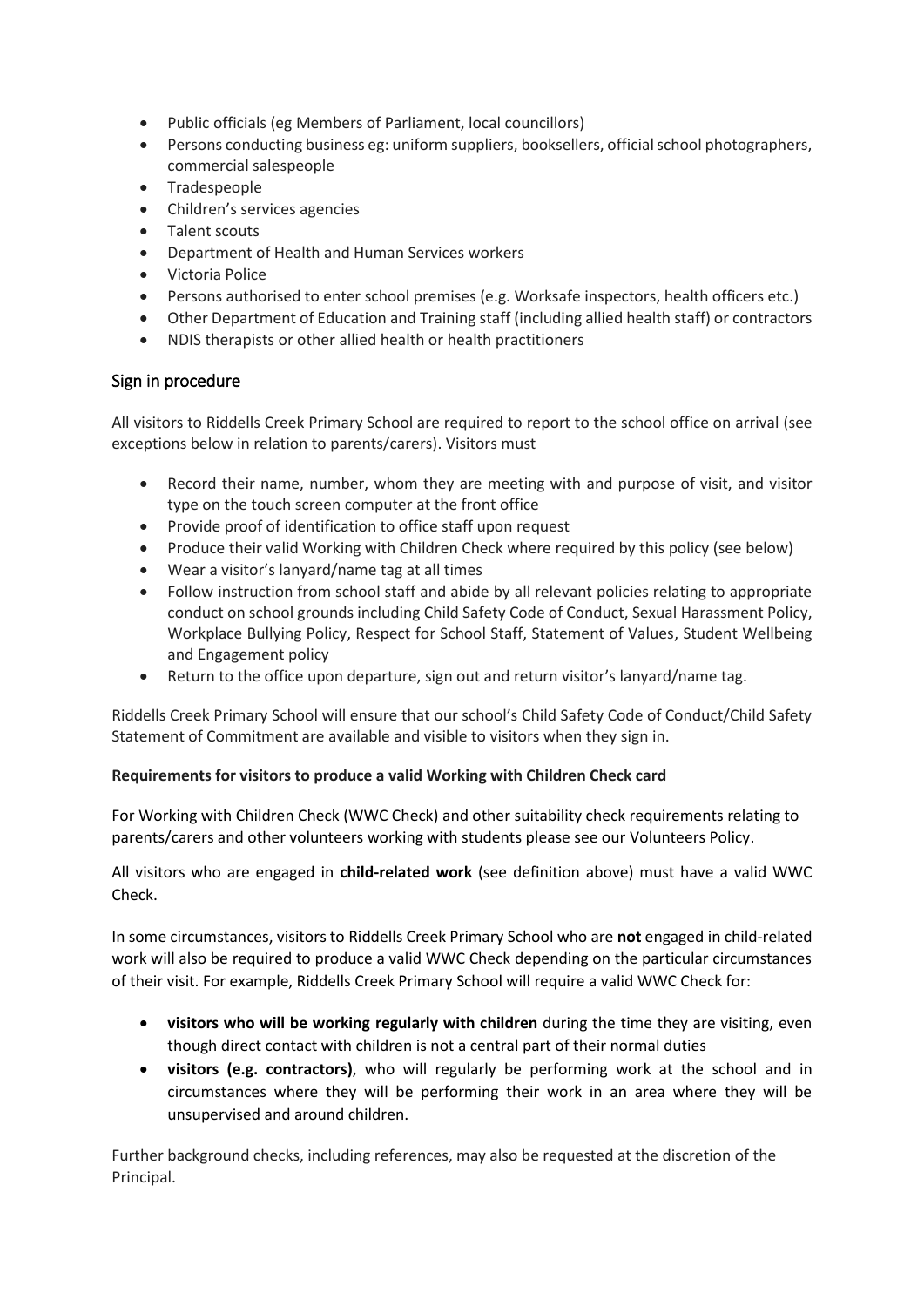Visitors who will be working in areas away from students (e.g. a visiting auditor who will be located in the front office with administration staff) or who will be supervised and accompanied by a staff member during their visit (e.g. a Member of Parliament, a journalist, a prospective parent on a school tour) will not be required to have a WWC Check.

Sworn Victoria Police officers or sworn Australian Federal Police officers are exempt from requiring a WWC Check, but may be asked to verify that they are sworn officers by providing proof of identification.

### Invited speakers and presenters

On occasion, Riddells Creek Primary School may invite external speakers or providers to deliver incursions, presentations, workshops and special programs for our students. Consistent with Department of Education and Training requirements, Riddells Creek Primary School will:

- ensure that the content of presentations and programs by external providers contributes to the educational development of our students and is consistent with curriculum objectives
- ensure that any proposed visit, programs or content delivered by visitors complies with the requirement that education in Victorian government schools is secular and is consistent with the values of public education, Department policies and the *Education and Training Reform Act 2006* (Vic). In particular, programs delivered by visitors are to be delivered in a manner that supports and promotes the principles and practice of Australian democracy including a commitment to:
	- o elected government
	- o the rule of law
	- $\circ$  equal rights for all before the law
	- o freedom of religion
	- o speech and association
	- o the values of openness and tolerance
- respect the range of views held by students and their families.

### Parent visitors

We understand that there may occasionally be a reason why a parent or carer may want to speak to or see their child at school, during school hours.

If there is a particular pressing or unavoidable issue that cannot wait until the end of the school day, we ask that parents or carers call the school office to make the request to speak to or see their child during school hours.

We also ask that parents avoid arranging to visit their children at school wherever possible, as this can cause inappropriate disruptions to the school day.

All parents or carers who visit our school during school hours, other than for the purposes of school pickups and drop offs or for specific school events (e.g. parent teacher interviews, concerts, assemblies etc.), are required to sign in as a visitor at the school office.

#### Other visitors

All business operators, tradespeople and other visitors attending the school to conduct work must report to the school office upon arrival for instruction and follow the sign in procedure outlined above.